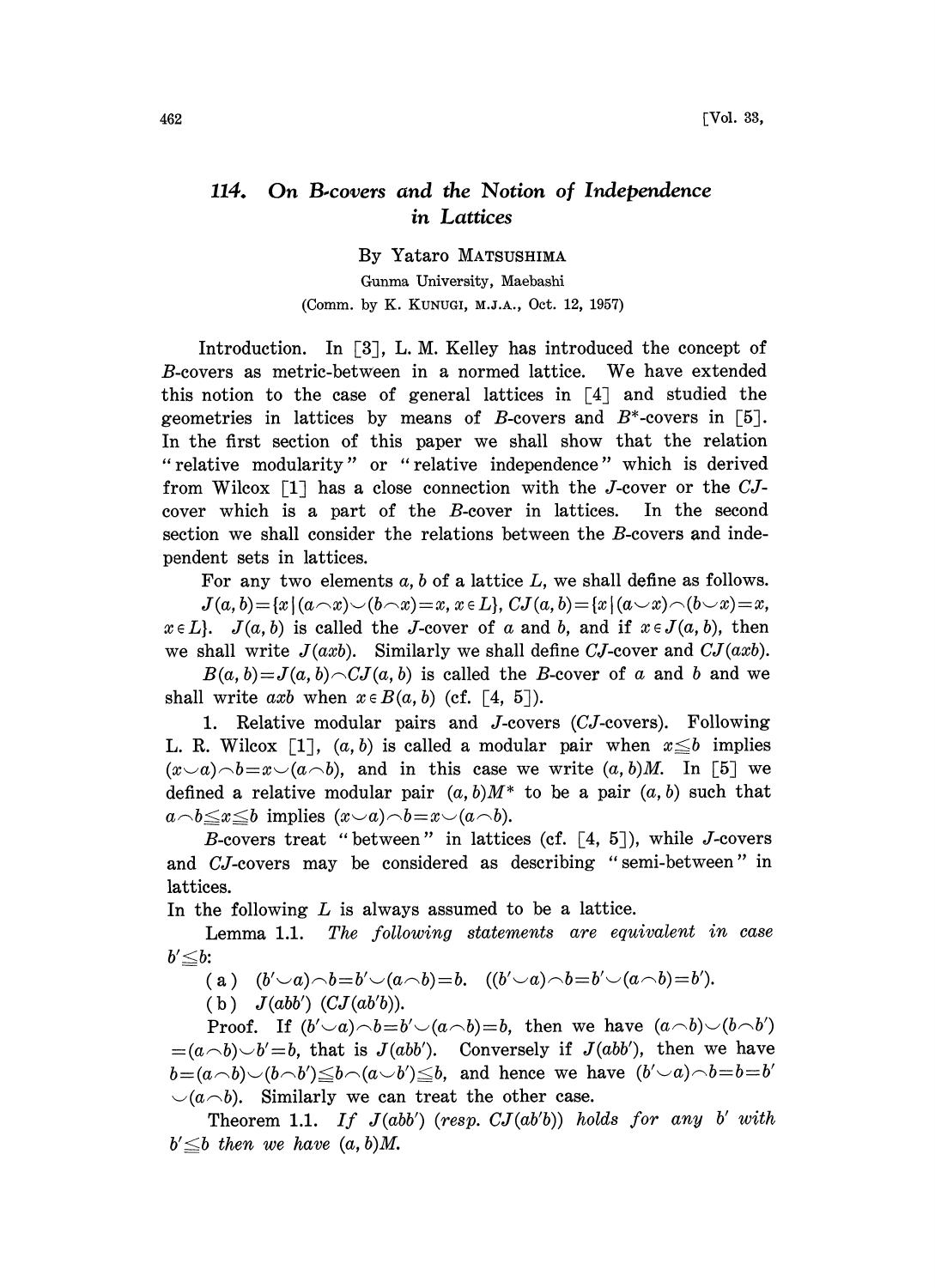Proof. It is obvious from Lemma 1.1.

Remark.  $(a, b)M$  does not necessarily imply that either  $J(abb')$ or  $CJ(ab'b)$  holds for any  $b' \leq b$ .

Indeed if  $b \ge a \ge b'$ , then  $(a, b)M$  but neither  $J(abb')$  nor  $CJ(ab'b)$ since  $(a\neg b)\neg(b\neg b')=a\neg b'=a$ ,  $(a\neg b')\neg(b'\neg b)=a\neg b=a$ .

Corollary 1.1. For  $b' \leq b$ , bab' implies  $(b'\smile a)\neg b=b'\smile(a\neg b)=a$ and vice versa.

Proof. If bab', then we have  $b \neg b' \leq a \leq b \neg b'$  by [4, Lemma 1], and hence  $b'\leq a\leq b$ . Thus we have  $(b'\neg a)\neg b=b'\neg(a\neg b)=a$ .

Conversely if  $(b'\neg a)\neg b=b'\neg(a\neg b)=a$ , then we have  $b'\leq a$  from  $b' \neg(a \neg b) = a$ , and  $a \leq b$  from  $(b' \neg a) \neg b = a$ . Hence we have  $b' \leq a \leq b$ , thus we have bab'.

Lemma 1.2. For  $b' \leq b$ ,  $(b' \cup a) \cap b = b' \cup (a \cap b) = x$  implies  $J(axb')$ and CJ(axb).

Proof. By hypothesis, we have  $b' \leq x \leq b$ , and hence  $(a \smile x) \neg (b \smile x)$  $=(a\smile x)\smile b=(a\smile b'\smile(a\smile b))\smile b=(a\smile b')\smile b=x$ , that is  $CJ(axb)$ . Similarly  $(a\wedge x)\smile(b'\wedge x)=(a\wedge x)\smile b'=b'\smile(a\wedge b\wedge(b'\smile a))=b'\smile(a\wedge b)=x$  by hypothesis; thus we have  $J(axb')$ .

Remark. For  $b' \leq b$ ,  $CJ(axb)$  and  $J(axb')$  do not necessarily imply  $(b'\smile a)\!\frown\! b\!=\!b'\smile(a\!\frown\! b)\!=\!x.$ 

For instance, if L contains 9 elements  $a, b, a', b', a_1, b_1, e, f, x$  such that  $f > b > b' > b_1 > e, f > a' > a > a_1 > e, a' \circ b = x = a_1 \circ b_1$ , then we have CJ(axb), J(axb') but  $(b'\smile a)\neg b=b\uparrow x$ .

Lemma 1.3. If  $b' \neg(a \neg b)$  belongs to  $CJ(a, b)$  for every b' such that  $b' \leq b$ , then we have  $(a, b)M$ .

Proof. We have  $(a \smile b' \smile (a \smile b') \neg (b \smile b' \smile (a \neg b)) = b' \smile (a \neg b)$  by hypothesis, and hence  $(b'\neg a)\neg b=b'\neg(a\neg b)$  for  $b'\leq b$ , that is  $(a, b)M$ .

Lemma 1.4. If  $(b'\neg a)\neg b$  belongs to  $J(a,b')$  for every b' such that  $b' \leq b$ , then we have  $(a, b)M$ .

Proof. By hypothesis, we have  $(a\wedge(b'\vee a)\wedge b)\vee(b'\wedge(b'\vee a)\wedge b)=$  $(b'\neg a)\neg b$ , and hence  $(a\neg b)\neg b'=(b'\neg a)\neg b$  for  $b'\leq b$ , that is  $(a, b)M$ .

Theorem 1.2. In L, the following statements are equivalent:

(a)  $b' \cup (a \cap b) \in CJ(a, b)$  holds for every b' with  $b' \leq b$ .

(b)  $(b'\smile a)\smile b \in J(a, b')$  holds for every b' with  $b'\leq b$ .

 $(c)$   $(a, b)M$ .

Proof. It follows from Lemmas 1.2, 1.3 and 1.4.

Remark.  $J(a, b') \ni b' \negthinspace \sim \negthinspace (a \negthinspace \sim \negthinspace b)$  for any b' with  $b' \leq b$  does not necessarily imply  $(a, b)M$ .

For if L contains 5 elements  $a, b, b', e, f$  such that  $f > b > b' > e$ ,  $f>a>e, a\smile b=a\smile b'=f, a\smile b=a\smile b'=e,$  then  $b'\smile(a\smile b)=b'$  belongs to  $J(a, b')$ , but  $(a, b)M$  does not hold.

Theorem 1.3. If every element b' such that  $a \rightarrow b \leq b' \leq b$  belongs to  $CJ(a, b)$ , then we have  $(a, b)M^*$  and vice versa.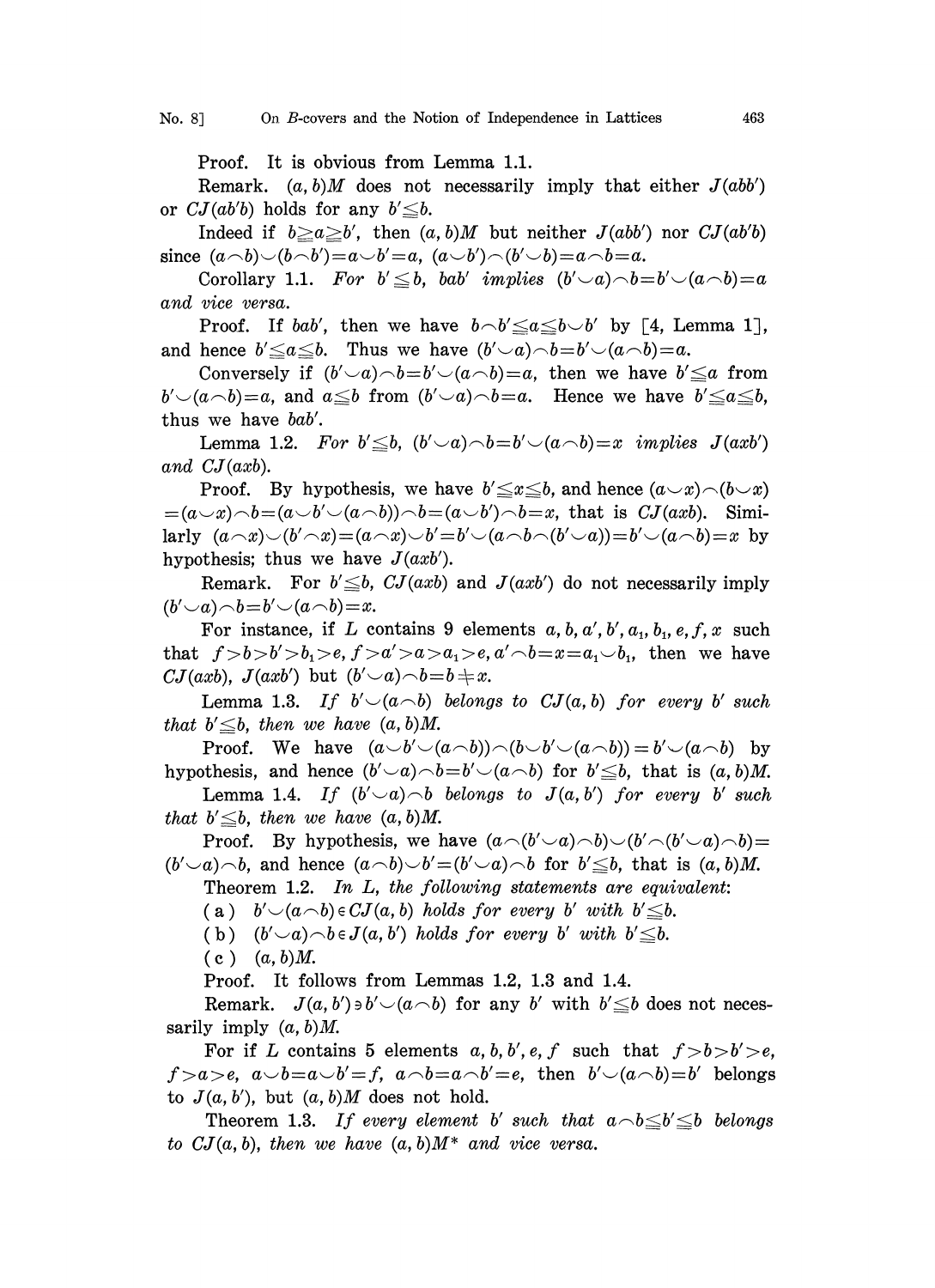464 **Y. MATSUSHIMA FVol. 33,** 

Proof. We have  $(b'\neg a)\neg b=(b'\neg a)\neg(b'\neg b)=b'$  by  $CJ(ab'b)$ , and hence  $b' \cap (a \cup b) = (b' \cup a) \cap b$  for  $a \cap b \leq b' \leq b$ , thus we have  $(a, b)M^*$ . Conversely if  $(a, b)M^*$ , then  $(a\smile b')\!\frown\! (b\smile b')\!=\!(a\smile b')\!\frown\! b\!=\!b'\smile\!(a\!\frown\! b)\!=\!b'$ for  $a \neg b \leq b' \leq b$ , hence we have  $CJ(ab'b)$ .

Theorem 1.4. In L,  $(a, b)M$  is equivalent to  $(a, b)M^*$ .

Proof. Since  $(a, b)M$  implies  $(a, b)M^*$ , we have only to prove that  $(a, b)M^*$  implies  $(a, b)M$ . Assume that  $CJ(a, b)$  contains every b' such that  $a \neg b \leq b' \leq b$ ; then  $b'' \neg(a \neg b)$  belongs to  $CJ(a, b)$  for any  $b'' \leq b$ since  $a \neg b \leq b'' \neg(a \neg b) \leq b$ . Accordingly we have  $(a, b)M$  by Lemma 1.3. Theorem 1.4 is obtained in  $(2)$ ,  $(2)$ ,  $\S 4$  in  $[5]$ .

2. Independence. In this section we shall use the notations and lemmas obtained by L. R. Wilcox  $\lceil 1 \rceil$  and G. Birkhoff  $\lceil 2 \rceil$ .

Definition.  $(a, b) \perp$  means that  $a \neg b = 0$ ,  $(a, b)M$ .

Definition. We write  $(a_1, a_2, \dots, a_n) \perp$  if  $(\sum (a_i; i \in S), \sum (a_i;$  $i \in T$ )  $\perp$  for every S,  $T \subset [1, 2, \dots, n]$  for which  $j \in S$ ,  $k \in T$  implies  $j < k$ .

Lemma 2.1. If  $(a, b) \perp$ ,  $a' \leq a$ ,  $b' \leq b$  imply  $(a', b') \perp$ .

Lemma 2.2. If  $(a, b)M$  and  $(c, a\smile b)M$ ,  $c\wedge(a\smile b)\leq a$ , then  $(c\smile a,$ b)M and  $(c \smile a) \neg b = a \neg b$ .

Lemma 2.3. If  $(a, b)M$  and  $c \leq b$ , then  $(c \vee a, b)M$ .

Lemma 2.4. Let  $n=1, 2, \cdots$  and  $a_1, a_2, \cdots, a_n$  be given.

Then  $(a_1, \dots, a_n)$  if and only if  $(a_i, a_{i+1} \vee \dots \vee a_n)$  for  $i=1, 2, \dots$ ,  $n-1$ .

Definition. We write  $(a_1, \dots, a_n) \perp_s$  if  $(a_{j_1}, a_{j_2}, \dots, a_{j_n}) \perp$  for every permutation  $i \rightarrow j_i$  of the set of integers  $[1, 2, \dots, n].$ 

Lemma 2.5. A lattice of finite length is semi-modular if and only if the relation of modularity between pairs of elements of  $L$  is symmetric.

Lemma 2.6. Let  $L$  be a semi-modular lattice of finite length; then  $(a_1, a_2, \dots, a_n) \perp$  implies  $(a_1, a_2, \dots, a_n) \perp$  s.

Now we shall define relative independence; we shall write  $(a, b) \perp_{p}$ if  $a \neg b = p$ ,  $(a, b)M^*$ . Then we have the next theorem.

Theorem 2.1

(a)  $(a, b) \perp_{n}$ ,  $p \le a' \le a$ ,  $p \le b' \le b$  imply  $(a', b') \perp_{n}$ .

(b)  $(a, b) \perp_{p}$ ,  $(c, a \cup b) \perp_{q}$ ,  $q \leq a$  imply  $(c \cup a, b) \perp_{p}$ .

(c)  $(a, b) \perp_p$ ,  $p \leq c \leq b$  imply  $(c \sim a, b) \perp_c$ .

(d)  $(a_1, a_2, \dots, a_n) \perp_p$  is equivalent to  $(a_i, a_{i+1} \vee \dots \vee a_n) \perp_p$ ,  $i=1$ ,  $2,\dots, n-1.$ 

Proof. Since  $(a, b)M$  is equivalent to  $(a, b)M^*$  by Theorem 1.4, we can easily prove this theorem by means of techniques similar to those of Wilcox [1].

Now we shall study the relations between the B-covers and independent sets in a lattice L.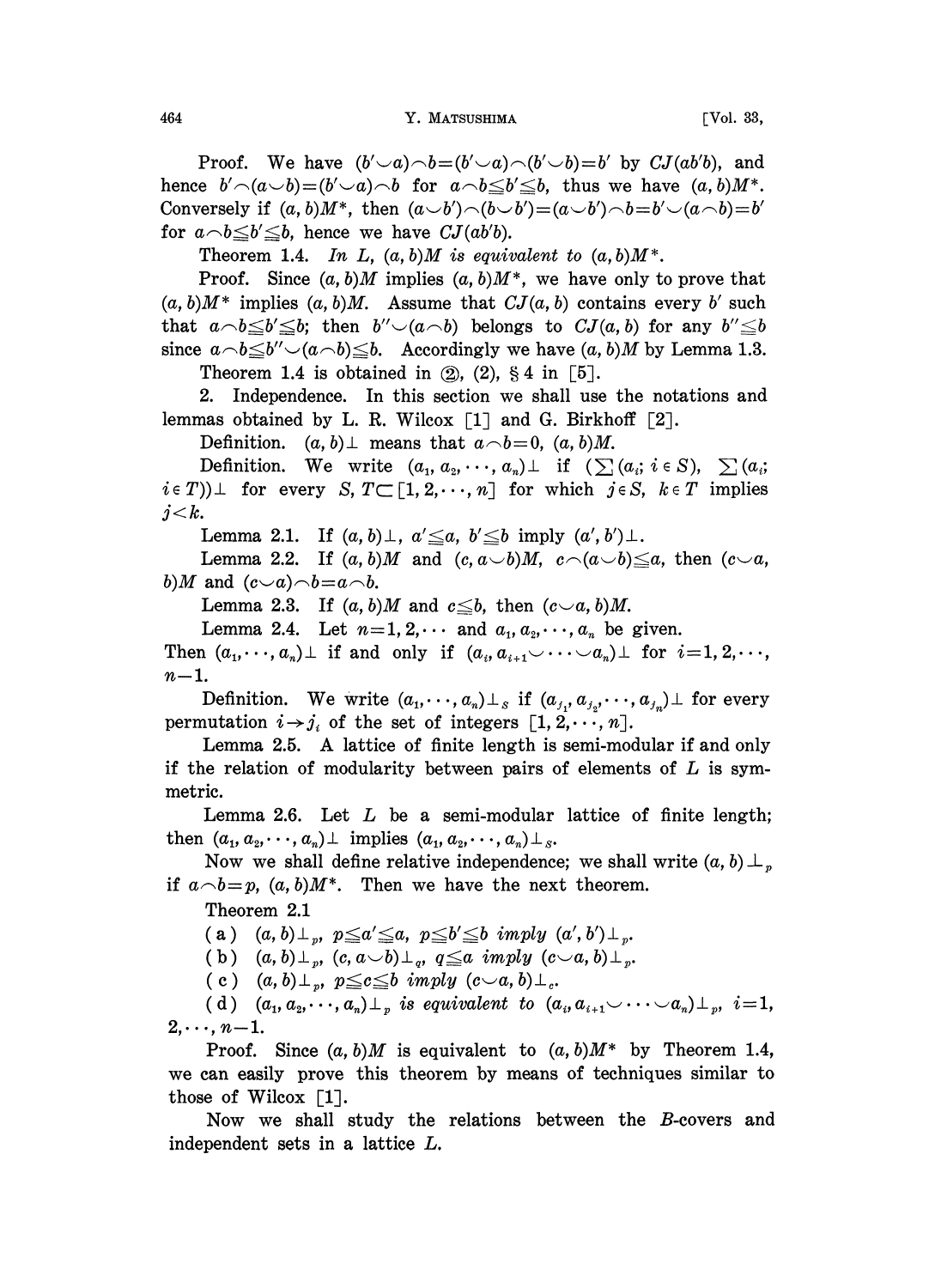Theorem 2.2. In a lattice L, let  $(a_1, a_2, \dots, a_n) \perp$ ; then  $x = a_{k_1} \smile a_{k_2}$  $\vee \cdots \vee a_{k}$ , belongs to  $B(a_i, a_{i+1} \vee \cdots \vee a_n)$ , where  $k_i$  is an integer such that  $i \leq k_1 < k_2 < \cdots < k_t \leq n$ ,  $i=1, 2, \cdots, n-1$ .

Proof. (1) In case  $k_1=i$ , since  $a_{k_0}\smile a_{k_1}\smile \cdots \smile a_{k_i}\smile a_{i+1}\smile a_{i+2}\smile$  $\cdots \mathcal{A}_n$ , we have  $(a_i \sim x) \mathcal{A}(a_{i+1} \mathcal{A}_{i+2} \mathcal{A} \cdots \mathcal{A}_n) \mathcal{A}(a_{i+1} \mathcal{A}_{i+2} \mathcal{A}_{i+2} \mathcal{A} \cdots \mathcal{A}_n)$  $\cdots \vee a_n) \frown (a_i \vee a_{k_o} \vee \cdots \vee a_{k_t})) = a_i \vee (a_{k_o} \vee \cdots \vee a_{k_t}) \vee (a_i \frown (a_{i+1} \vee a_{i+2} \vee \cdots \vee a_{k_t}))$  $(\cdots \vee a_n))=a_i\vee (a_k\vee \cdots \vee a_k)=x~~\text{ by }~~(a_i,a_{i+1}\vee a_{i+2}\vee \cdots \vee a_n)M~~\text{ and }$  $a_i \neg (a_{i+1} \negthinspace \cup \negthinspace a_{i+2} \negthinspace \vee \negthinspace \cdots \negthinspace \vee \negthinspace a_n) = 0.$  Furthermore we have  $(a_i \negthinspace \vee \negthinspace x) \negthinspace \cap \negthinspace (a_{i+1} \negthinspace \vee \negthinspace a_{i+2}$  $\vee \cdots \vee a_n \vee x$ ) = x, since  $a_i \leq x$ . Thus x belongs to  $B(a_i, a_{i+1} \vee \cdots \vee a_n)$ .

(2) In case  $k_1 > i$ , we have  $a_i \ncceq x = 0$  since  $a_i \ncceq x \leq a_i \ncceq (a_{i+1} \ncceq \ncceq a_i)$  $\langle \mathcal{A}_n \rangle = 0$  by hypothesis. Hence we have  $(a_i \wedge x) \vee ((a_{i+1} \vee \cdots \vee a_n) \wedge x) = x$ from  $x \le a_{i+1} \cup \cdots \cup a_n$ .

On the other hand,  $(a_i \smile x) \neg (a_{i+1} \smile \cdots \smile a_n \smile x) = a_i \smile a_{k_1} \smile a_{k_2} \smile \cdots$  $\langle \hspace{0.1 cm} \circ \hspace{0.1 cm} a_{i}\rangle \! \sim\! (a_{i+1} \!\!\smile\!\cdots\!\smile\! a_n) \!=\! x\! \smallsetminus \! (a_{i}\!\!\smallfrown\!\! (a_{i+1} \!\!\smile\!\cdots\!\smile\! a_n)) \!=\! x \;\; \text{ by } \;\; (a_{i}, a_{i+1} \!\!\smile\!\cdots\!\smile\! a_n)$  $\cup a_n$ )  $\perp$ .

Corollary 2.1. Let L be a finite semi-modular lattice. If  $(a_1, a_2, a_3)$  $\cdots, a_n$ )  $\perp$ , then  $B(a_i, a_1 \vee a_2 \vee \cdots \vee a_{i-1} \vee a_{i+1} \vee \cdots \vee a_n)$  contains  $x = a_{k_1}$  $v_i \cup a_{k_1} \cup \cdots \cup a_{k_t}$ , where  $k_t$  is an integer such that  $1 \leq k_1 \leq k_2 \leq \cdots \leq k_t \leq n_t$ ,  $i=1, 2, \dots, n$ .

Proof. This is proved from Lemma 2.6 and Theorem 2.2.

Theorem 2.3. Let  $(a_1, a_2, \dots, a_n) \perp$ . Then we have

(a)  $B(a_1, a_2 \smile a_3 \smile \cdots \smile a_n) \supset B(a_2, a_3 \smile \cdots \smile a_n) \supset \cdots \supset B(a_{n-1}, a_n)$ in any lattice;

(b)  $B(a_1, a_2 \smile a_3 \smile \cdots \smile a_n) \supset B(a_1, a_2), B(a_1, a_3 \smile a_4 \smile \cdots \smile a_n)$  etc. in a finite semi-modular lattice.

Proof. (a) If we take x from  $B(a_2, a_3 \cup \cdots \cup a_n)$ , then we have  $0 \le x \le a_2 \cup a_3 \cup \cdots \cup a_n$  by  $(a_2, a_3 \cup \cdots \cup a_n) \perp$  and [4, Lemma 1]. Hence by  $(a_1, a_2 \cup \cdots \cup a_n)M$  we have  $(a_1 \cup x) \cap (a_2 \cup a_3 \cup \cdots \cup a_n) = x \cup (a_1 \cap (a_2))$  $(a_3\vee \cdots \vee a_n)=x$  since  $a_1\wedge (a_2\vee \cdots \vee a_n)=0$ . Furthermore  $(a_1\wedge x)\vee$  $((a_2\smile a_3\smile\cdots\smile a_n)\smile x)=(a_2\smile a_3\smile\cdots\smile a_n)\smile x=x$  from  $a_1\smile x\leq a_1\smile(a_2\smile$  $\dots \circ a_n=0$ . Hence  $B(a_1, a_2 \circ a_3 \circ \dots \circ a_n)$  contains x, that is,  $B(a_1, a_2 \circ a_3 \circ \dots \circ a_n)$  $a_2\cup\cdots\cup a_n\supset B(a_2, a_3\cup a_4\cup\cdots\cup a_n).$  Similarly we can treat the other cases.

(b) If we take x from  $B(a_1, a_3 \cup a_4 \cup \cdots \cup a_n)$ , then we have  $0 \leq x \leq a_1 \cup a_3 \cup a_4 \cup \cdots \cup a_n$  by [4, Lemma 1] and  $(a_1, a_3 \cup \cdots \cup a_n) \perp$ . Now by Lemma 2.6 we have  $(a_2, a_1 \vee a_3 \vee \cdots \vee a_n) \perp$ , and hence we have  $(a_2 \smile a_3 \smile \cdots \smile a_n, a_1 \smile a_3 \smile \cdots \smile a_n)M$  by Lemma 2.3.

Hence we have  $P \equiv (a_2 \smile a_3 \smile \cdots \smile a_n \smile x) \wedge (a_1 \smile a_3 \smile \cdots \smile a_n) = x \smile$  $((a_1 \vee a_3 \vee \cdots \vee a_n) \wedge (a_2 \vee a_3 \vee \cdots \vee a_n))$  from  $(a_2 \vee a_3 \vee \cdots \vee a_n, a_1 \vee a_3 \vee \cdots$  $\dots \vee a_n)M.$  But  $(a_1 \vee a_3 \vee \dots \vee a_n) \wedge (a_2 \vee a_3 \vee \dots \vee a_n) = a_3 \vee a_4 \vee \dots \vee a_n$ from  $(a_2, a_1 \cup a_3 \cup \cdots \cup a_n) \perp$ . Hence  $P=x \cup a_3 \cup a_4 \cup \cdots \cup a_n$ .

Accordingly we have  $(a_1 \smile x) \neg (a_2 \smile a_3 \smile \cdots \smile a_n \smile x) = (a_1 \smile x) \neg (a_2 \smile$  $a_3\smile\cdots\smile a_n\smile x)\wedge(a_1\smile a_3\smile\cdots\smile a_n)=(a_1\smile x)\wedge P=(a_1\smile x)\wedge(a_3\smile a_4\smile\cdots\smile x)$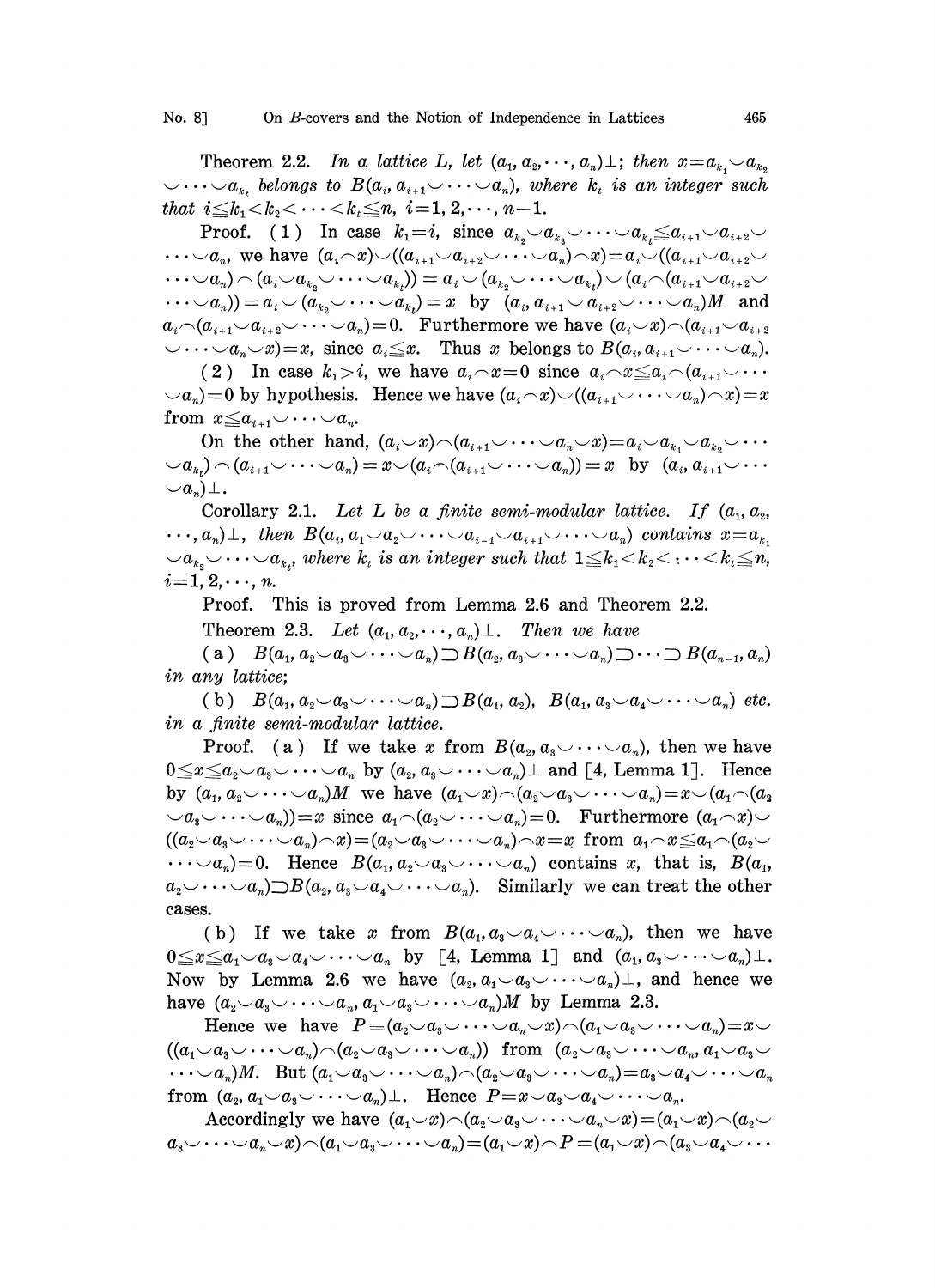$(a_n\smile x)=x$  by  $x\in B(a_1, a_3\smile a_4\smile \cdots \smile a_n).$ 

On the other hand, we have  $x=(a_1 \wedge x) \vee ((a_2 \vee a_4 \vee \cdots \vee a_n) \wedge x)$  $\leq (a_1 \wedge x) \vee ((a_2 \vee a_3 \vee \cdots \vee a_n) \wedge x) \leq x$ , and hence we have  $(a_1 \wedge x) \vee ((a_2 \vee a_3 \vee \cdots \vee a_n) \wedge x)$  $(a_3\vee \cdots \vee a_n)\wedge x)=x.$  Hence x belongs to  $B(a_1, a_2\vee a_3\vee \cdots \vee a_n)$ , that is,  $B(a_1, a_2 \cup a_3 \cup \cdots \cup a_n) \supset B(a_1, a_3 \cup a_4 \cup \cdots \cup a_n)$ . Similarly we can treat the other cases.

Theorem 2.4. Let  $(a_1, a_2, \dots, a_n) \perp$ . Then we have

(a)  $J(a_1, a_2 \smile a_3 \smile \cdots \smile a_n) \supset J(a'_1, a'_2 \smile \cdots \smile a'_n), CJ(a_1, a_2 \smile a_3 \smile \cdots$  $(a_n) \subset \mathbb{C}J(a'_1, a'_2 \cup \cdots \cup a'_n)$  in any lattice,

(b)  $B(a_1, a_2 \cup a_3 \cup \cdots \cup a_n) \supset B(a'_1, a'_2 \cup \cdots \cup a'_n)$  in a semi-modular lattice of finite length, where  $0 \leq a_i \leq a_i$ ,  $i=1, 2, \dots, n$ .

Proof. (a) If we take x from  $J(a'_1, a'_2 \cup \cdots \cup a'_n)$ , then we have  $x=(a'_1 \frown x) \frown ((a'_2 \frown a'_3 \frown \cdots \frown a'_n) \frown x) \leq (a_1 \frown x) \frown ((a_2 \frown a_3 \frown \cdots \frown a_n) \frown x) \leq x.$ <br>
Hence  $(a_1 \frown x) \frown ((a_2 \frown a_3 \frown \cdots \frown a_n) \frown x) = x$ , and x belongs to  $J(a_1, a_2 \frown x)$ Hence  $(a_1 \frown x) \frown ((a_2 \frown a_3 \frown \cdots \frown a_n) \frown x) = x$ , and x belongs to  $J(a_1, a_2 \frown a_3 \frown \cdots \frown a_n)$ . Thus we have  $J(a_1, a_2 \frown a_3 \frown \cdots \frown a_n) \frown J(a'_1, a'_2 \frown \cdots \frown a'_n)$ . Dually we have the other relation.

(b) If we take x from  $B(a'_1, a'_2 \cup \cdots \cup a'_n)$ , then we have  $0 \le x \le$  $a'_1 \sim a'_2 \sim \cdots \sim a'_n$  by [4, Lemma 1] and Lemma 2.1. Since  $a_1 \sim x \le a_1 \sim$  $a'_2\smile\cdots\smile a'_n$ ,  $x\smile a_2\smile a_3\smile\cdots\smile a_n\leq a'_1\smile a_2\smile a_3\smile\cdots\smile a_n$ , we have  $(a_1\smile x)$  $\bigcap (a_2 \cup a_3 \cup \cdots \cup a_n \cup x) = (a_1 \cup x) \bigcap (a_2 \cup a_3 \cup \cdots \cup a_n \cup x) \bigcap (a_1 \cup a_2' \cup a_3' \cup x)$  $\cdots \Delta a_n' \setminus \Delta(a_1' \cup a_2 \cup a_3 \cup \cdots \cup a_n).$ 

Now we have  $(a_1 \smile a_2' \smile a_3' \smile \cdots \smile a_n' a_2 \smile a_3 \smile \cdots \smile a_n)M$  by Lemma 2.3, and hence  $(a_2 \vee a_3 \vee \cdots \vee a_n, a_1 \vee a_2' \vee \cdots \vee a_n')M$  by semi-modularity. Hence we have  $(a_2 \vee a_3 \vee \cdots \vee a_n \vee x) \wedge (a_1 \vee a_2' \vee a_3' \vee \cdots \vee a_n') = x \vee ((a_2 \vee a_3') \vee a_3' \vee a_3' \vee a_3')$ Hence we have  $(a_2 \smile a_3 \smile \cdots \smile a_n \smile x) \neg (a_1 \smile a_2' \smile a_3' \smile \cdots \smile a_n') = x \smile a_2' \smile a_3 \smile \cdots \smile a_n) \neg (a_1 \smile a_2' \smile \cdots \smile a_n') = x \smile a_2' \smile a_3 \smile \cdots \smile a_n$  since  $(a_2 \smile a_3 \smile \cdots \smile a_n')$ an) (aa... a) a... a by (a, <sup>a</sup> as an).  $\dots \sim a_n$ )  $\sim (a_1 \sim a_2' \sim \dots \sim a_n') = a_2' \sim \dots \sim a_n'$  by  $(a_1, a_2 \sim a_3 \sim \dots \sim a_n) \perp$ .<br>In the same way we have  $(a_1 \sim x) \sim (a_1' \sim a_2 \sim \dots \sim a_n) = x \sim a_1'$  since  $a_1 \neg (a_1' \neg a_2 \neg \cdots \neg a_n) = a_1'$  by  $(a_2 \neg a_3 \neg \cdots \neg a_n, a_1) \perp$ .

Accordingly we have  $(a_1 \smile x) \neg (a_2 \smile a_3 \smile \cdots \smile a_n \smile x) = (a_2 \smile a_3 \smile \cdots$  $\langle \alpha_n \vee x \rangle \cap (a_1 \vee a_2' \vee a_3' \vee \cdots \vee a_n') \cap (a_1 \vee x) \cap (a_1' \vee a_2 \vee \cdots \vee a_n) = (a_1' \vee x) \cap$  $(x \vee a'_1 \vee a'_2 \vee \cdots \vee a'_n) = x$  by hypothesis. Furthermore, from the proof of (a), we have  $(a_1 \neg x) \neg ((a_2 \neg a_3 \neg \cdots \neg a_n) \neg x) = x$ . This completes the proof of (b).

Theorem 2.5. Let L be a lattice with 0, and if  $CJ(a_i, a_{i+1} \cup \cdots)$  $(a_0, a_1) = L$  for  $i=1, 2, \dots, n-1$ , then  $(a_1, a_2, \dots, a_n) \perp$ .

Proof. (1) If we take x from L, then from  $x \in CJ(a_i, a_{i+1} \cup \cdots$  $(a_n)$  we have  $(a_i \sim x) \land (a_{i+1} \sim \cdots \sim a_n \sim x) = x$ , hence  $a_i \land (a_{i+1} \sim \cdots \sim a_n)$  $\leq x$  for any  $x \in L$ . But L contains 0, then  $a_i \neg (a_{i+1} \vee \cdots \vee a_n)=0$ .

(2) Take x' such that  $x' \le a_{i+1} \cup \cdots \cup a_n$  in L, then we have by hypothesis  $x'=(a_i\smile x')\!\frown\! (a_{i+1}\smile\cdots\smile a_n\smile x')\! = (a_i\smile x')\!\frown\! (a_{i+1}\smile\cdots\smile a_n).$ On the other hand, we have  $x' \setminus (a_{i} \setminus (a_{i+1} \cup \cdots \cup a_n)) = x'$  from  $a_i \setminus (a_{i+1} \cup \cdots \cup a_n)$  $(a_{i+1}\cup \cdots \cup a_n)=0.$ 

Accordingly we have  $(a_i, a_{i+1} \vee \cdots \vee a_n)M$ . From (1), (2) we have